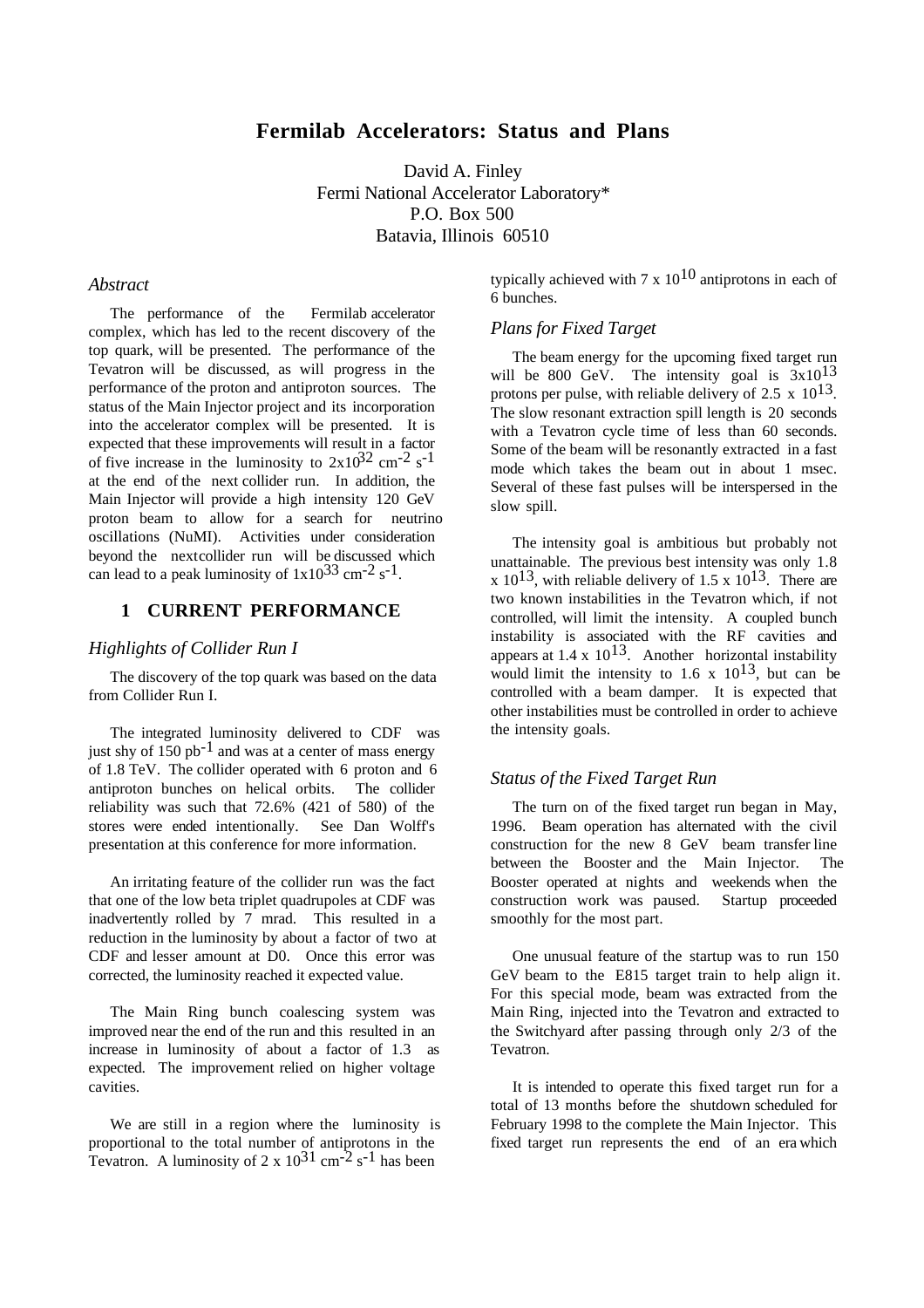started in 1983 with the first extracted beam from the Tevatron.

## **2 COLLIDER RUN II**

#### *Overview*

The plan is to finish the Main Injector in March 1999, and collide beams at 2 TeV in the center of mass shortly thereafter. Run II is to deliver 2 fb<sup>-1</sup> on tape to each of CDF and D0. It will start with 36 bunches per beam with a minimum spacing of 392 nsec, and may finish with as many as 108 bunches per beam with a minimum spacing of 132 nsec. See Dixon Bogert's and Peter Bagley's presentations at this conference for more information.

The Main Injector project is progressing very well. The ring enclosure is complete; dipole magnet production is 54% complete; installation has been initiated and more than 77 of the 344 dipoles are in place along with various parts of other subsystems. As of April 1996, the project had obligated \$132M out of \$229.6M, and had an unallocated contingency of \$27M.

#### *Energy*

The goal for Run II is 1 TeV per beam. During a study period in Collider Run I, a proton beam was stored at 980 GeV. During the present fixed target startup (taking advantage of the periods when beam operation is prevented due to the civil construction) the upper limit of the Tevatron energy was pursued. At the present time the limit is 1.01 TeV without beam. Further improvements in energy are expected as inadequately performing magnets are identified and either replaced or swapped with other magnets. Because the total cooling capacity is limited, it is desirable to operate some cryogenic loops colder than others to favor weaker magnets. The swapping technique takes optimum advantage of temperature differences in the various cryogenics loops. These differences are due to deliberately running various cryogenic loops colder than others, or due to the temperature profile within a cryogenic loop. Superconducting magnets perform at a higher current when they are colder.

#### *Antiprotons*

The typical antiproton stacking rate near the end of Run I was 6 x  $10^{10}$  / hour; Run II will require 20 x  $10^{10}$  / hour. In order to provide for this increase several improvements are planned for the Antiproton Source. A beam sweeping system will be built so that the antiproton production target can handle the higher protons intensities from the Main Injector. The Debuncher (which is the first stage of stochastic cooling will have a cycle time commensurate with the Main Injector) will have an upgrade which includes

further cryogenic cooling of the electronics and which provides for pickups and kickers with gaps which dynamically vary with the transverse beam size. The Accumulator will have an upgrade to the stacktail system and its lattice. See Steve O'Day's presentation at this conference for more information.

These improvements will allow for an increased production of antiprotons. However, one should realize that in Collider Run I, more than half of the antiprotons remained at the end of collider stores and they were simply dumped. An idea for recovering these antiprotons has lead to the concept of a ring to recycle a large fraction of these antiprotons.

#### *The Recycler Ring*

The Recycler is an 8 GeV antiproton storage ring to be installed above the Main Injector. Since the beam enclosure is designed for 150 GeV, it is possible to use low field magnets for an 8 GeV ring. Since it is also a storage ring, it is possible to use permanent magnets. This ring will allow for the recovery of antiprotons from the Tevatron, and it is expected that this will raise the luminosity from about 0.8 to 2.0 x  $10^{32}$  cm<sup>-2</sup>sec-1. If successful, it can also form one basis for raising the luminosity to the range of  $10^{33}$  cm<sup>-2</sup>sec-1.

It has been suggested to use part of the Main Injector contingency to fund the Recycler, but this has not yet been approved by the funding agency. It is intended to install it at the same time as the Main Injector. It is possible that there will be an initial cooling system based on the proven technology of stochastic cooling. If so, it is expected to replace it or augment it with electron cooling when the R&D has proven out on this newer technology.

## **3 OTHER ACTIVITIES**

#### *Near Term*

There are four major R&D efforts in accelerator science at Fermilab. The superconducting magnet effort is included in the interaction regions for the LHC. The permanent magnet effort is the basis for the 8 GeV injection line from the Booster to the Main Injector and for the Recycler's combined function gradient magnets. Electron cooling is being developed for the Recycler ring. The Fermilab Test Facility (FTF) is producing a long pulse photoinjector for TTF (TESLA Test Facility). See Howie Pfeffer's presentation at this conference for more information about the modulator developed for the rf source for this photoinjector. In addition, we are considering a demonstration of staged laser acceleration at the FTF.